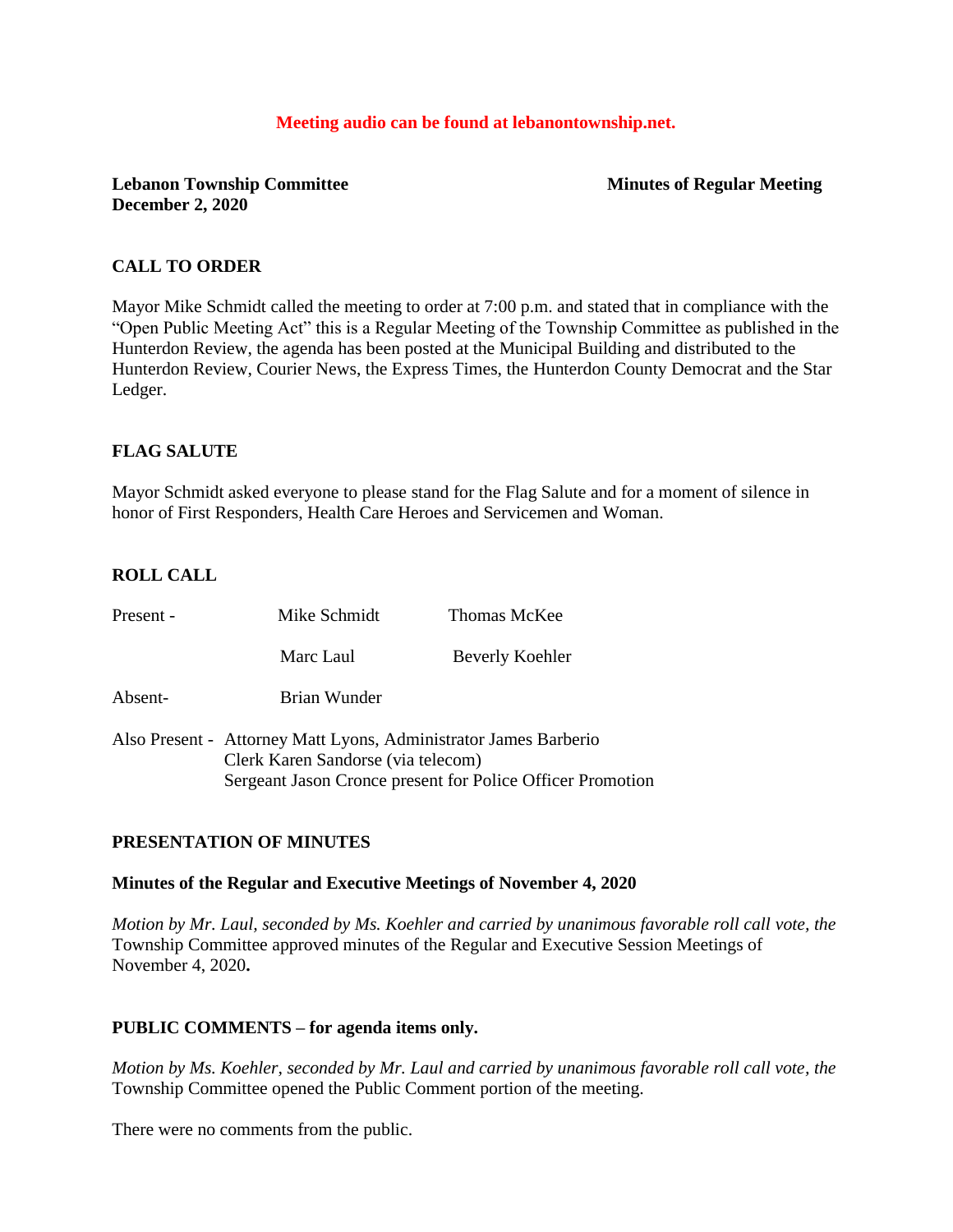LTCM 12/02/2020 Page **2** of **7**

*Motion by Mr. Laul, seconded by Mr. McKee and carried by unanimous favorable roll call vote, the*  Township Committee closed the Public Comment portion of the meeting.

## **POLICE OFFICER PROMOTION**

Sergeant Cronce informed the Committee that Officer Hayden Lechner has successfully completed the Police Academy Training. Sergeant Cronce gave accolades to Officer Lechner and said that he is an asset to the Department.

Mayor Schmidt administered the Oath of Office to Officer Lechner.

#### **RESOLUTIONS**

#### **Resolution No. 84-2020 - Shared Service Agreement for Municipal Court Services**

*Motion by Mr. Laul, seconded by Mr. McKee and carried by unanimous favorable roll call vote*, *the* Township Committee approved Resolution No. 84-2020 as written below.

> TOWNSHIP OF LEBANON HUNTERDON COUNTY, NEW JERSEY RESOLUTION NO. 84-2020 AUTHORIZING A SHARED SERVICES AGREEMENT FOR A SHARED MUNICIPAL COURT BETWEEN THE TOWNSHIP OF LEBANON AND THE TOWNSHIP OF CLINTON

WHEREAS, the Township of Lebanon and the Township of Clinton wish to enter into a Shared Services Agreement for a Shared Municipal Court effective January 1, 2021, to create a tax savings through the implementation of a Shared Municipal Court; and

WHEREAS, an agreement to enter into a shared service for municipalities is permitted under N.J.S.A. 40A:65-1, et seq., the Uniform Shared Services and Consolidation Act;" and

WHEREAS, N.J.S.A. 2B:12-1c, allows for the establishment of Shared Municipal Courts and provides that:

Two (2) or more municipalities, by ordinance or resolution, may agree to provide jointly for courtrooms, chambers, equipment, supplies and employees for their municipal courts, and agree to appoint judges and administrators without establishing a joint municipal court. Where municipal courts share facilities in this manner, the identities of the individual courts shall continue to be expressed in the captions of orders and process; and

WHEREAS, the Township of Lebanon and the Township of Clinton have secured approval for the Shared Municipal Court pursuant to New Jersey Court Rule 1:33-4(a) (Exhibit "A") which provides that "the Assignment Judge shall be the chief judicial officer within the vicinage and shall have plenary responsibility for the administration of all courts therein;" and

WHEREAS, the Township of Lebanon and the Township of Clinton will take those required steps to implement a Shared Municipal Court including complying with the requirements of the Assignment Judge and Municipal Court Services, including any checklist for the establishment of a Shared Municipal Court; and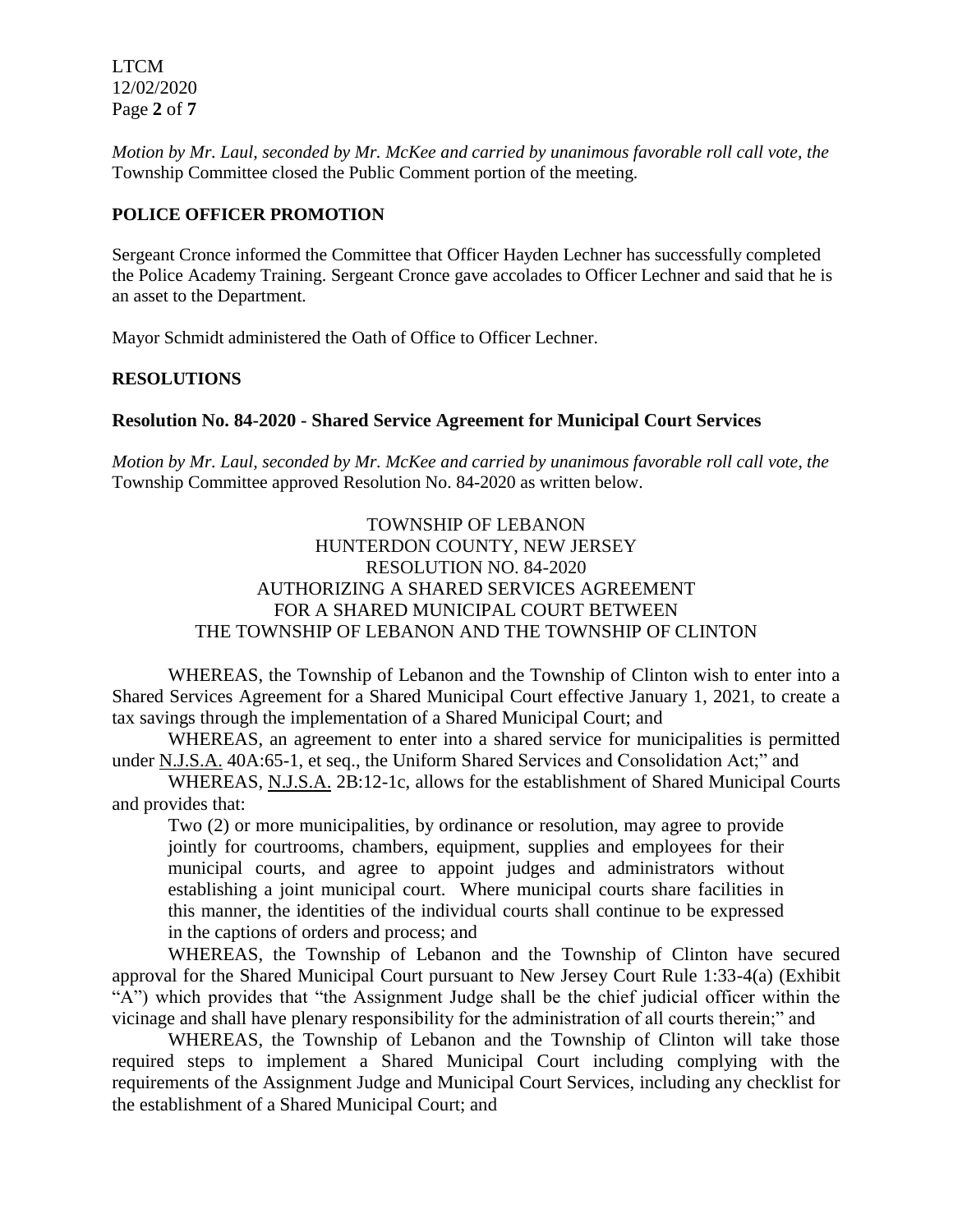LTCM 12/02/2020 Page **3** of **7**

WHEREAS, the Shared Services Agreement shall be for three (3) years and may be terminated by either party by providing written notice of termination at least 120 days prior to its expiration;

WHEREAS, the Township of Lebanon shall pay the Township of Clinton a fee of \$25,000 for calendar year 2021; \$25,500 for calendar year 2022; and \$26,100 for calendar year 2023, payable annually for in four equal installments on March 15, June 15, September 15 and December 15 of the year in question; and

WHEREAS, all Lebanon Township court-related revenues, including court costs and fines, forfeitures and other fees and interest revenues received shall be forwarded by the  $15<sup>th</sup>$  day of each month as required by Rule 7:14-4 and other applicable State law. The only exception to this shall be any Public Defender fees assessed by the Judge against any defendants who ask for and receive Public Defender services, which fees shall be used by Clinton Township to help offset the cost of said Public Defender, as Clinton Township is solely responsible to pay 100% of the Public Defender's salary; and

WHEREAS, the Township desires to enter into the attached Shared Services Agreement for a Shared Municipal Court between the Township of Lebanon and the Township of Clinton substantially in the form attached subject to finalization by the Mayor, Township Administrator and Attorney, in order that the Shared Municipal Court becomes operational on January 1, 2021.

NOW THEREFORE BE IT RESOLVED by the Township Committee of the Township of Lebanon, in the County of Hunterdon and New Jersey, as follows:

- 1. The Mayor and Clerk are hereby authorized to execute the attached Shared Services Agreement for a Shared Municipal Court between the Township of Lebanon and the Township of Clinton substantially in the form attached subject to finalization by the Mayor, Township Administrator and Attorney in order that the Shared Municipal Court becomes operational on January 1, 2021,
- 2. This Resolution shall take effect immediately.

## **Resolution No. 85-2020 - Approving LOSAP Payments to Certain Lebanon Township Fire Company Members for the Qualified Year 2019**

*Motion by Ms. Koehler, seconded by Mr. Laul and carried by unanimous favorable roll call vote, the* Township Committee approved Resolution No. 85-2020 as written below.

# TOWNSHIP OF LEBANON HUNTERDON COUNTY, NEW JERSEY RESOLUTION NO. 85-2020 APPROVING LOSAP PAYMENTS TO CERTAIN LEBANON TOWNSHIP FIRE COMPANY MEMBERS FOR THE QUALIFIED YEAR 2019

WHEREAS, Lebanon Township created a Length of Service Awards Program (LOSAP) for the volunteer members of the Lebanon Township Fire Company (the "Fire Company"), pursuant N.J.S.A. 40A:14-183, et seq.; and;

 WHEREAS, the following members and former-members of the Fire Company are owed the LOSAP payment for the 2019 qualified year: Brynildsen, Jessica \$700.00 Cox, William \$700.00 Cutri-French, William \$700.00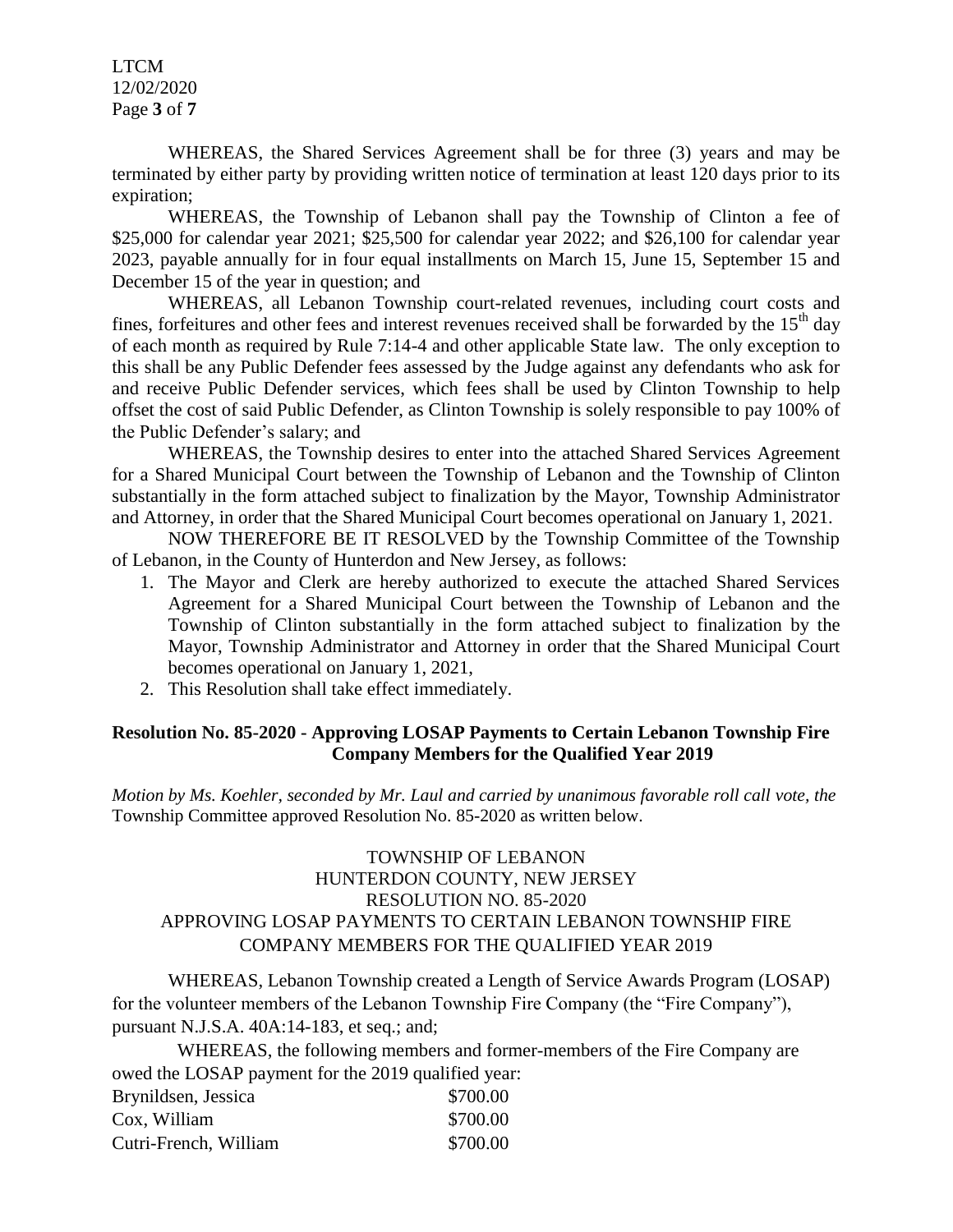LTCM 12/02/2020 Page **4** of **7**

| Janes, Carsten,                      | \$700.00 |
|--------------------------------------|----------|
| Milkowski, Gary                      | \$700.00 |
| Pek, Robert                          | \$700.00 |
| Schlesinger, Sue                     | \$700.00 |
| Sulpy, Brittany (maiden name Trawin) | \$700.00 |
| Sulpy, David                         | \$700.00 |

WHEREAS, the total amount of LOSAP payments owed as set forth above is \$6,300.00; and

 WHEREAS, the Local Plan Administrator has reviewed the annual list, requested supporting documentation from the Fire Company to substantiate the information provided, and is satisfied that the list is complete and accurate.

 NOW, THEREFORE, BE IT RESOLVED by the Township Committee of the Township of Lebanon, County of Hunterdon, State of New Jersey that payment of the above referenced LOSAP contributions to the Township's LOSAP Plan Provider is approved in the amount of \$6,300.00.

#### **OLD BUSINESS**

#### **Administrator's Update**

Mr. Barberio stated that the Policy and Procedure manual is at the attorney's office for review. Mr. Barberio informed the Committee that after speaking to the Risk Management Consultant, the Ethics training will be held off until next year due to COVID.

Ms. Koehler stated that she and Mr. Gabriel met with RK Environmental to discuss remediation in the Municipal Office. One questioned raised was if the work falls under prevailing wage requirements. Attorney Lyons will look into. Ms. Koehler provided an overview of the inspection.

Mr. Barberio has reached out to sign companies and he will forward the quotes he received on Monday. Mr. Barberio said that he has also sent out requests for Non-Fair and Open documents for 2021 professional services.

Mr. Barberio said that relative to the Hazardous Mitigation Plan; he is coordinating with the OEM Director. He contacted Tetra Tech and they will be reaching out to Mr. McKee for a possible Zoom meeting to complete the mitigation reevaluation.

#### **NEW BUSINESS**

#### **Recreation Commission's Request to Appoint New Member**

*Motion by Ms. Koehler, seconded by Mr. Laul and carried by unanimous favorable roll call vote, the* Township Committee appointed Laramie Silber to the Recreation Commissions for a 5-year term ending 12/31/2025.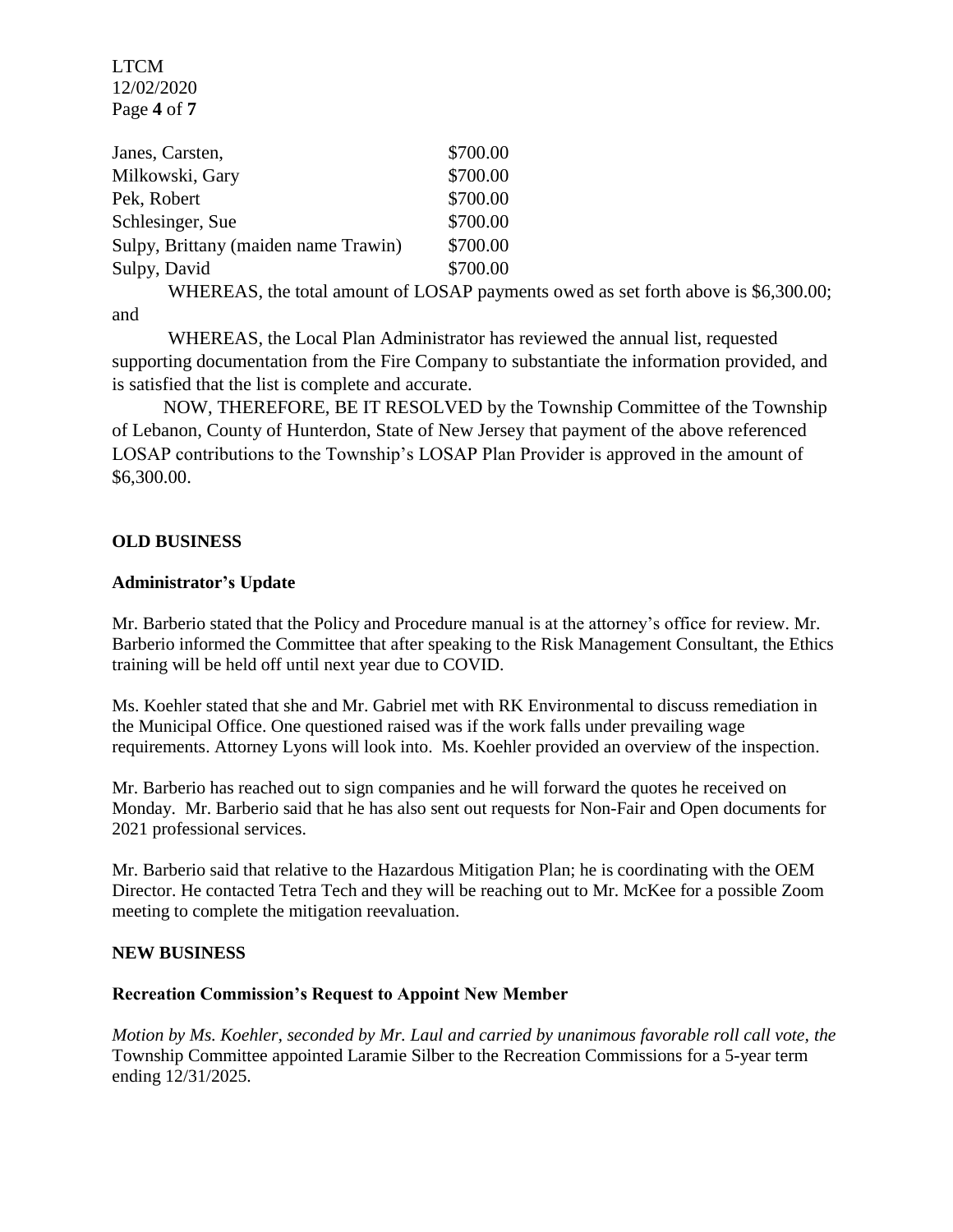LTCM 12/02/2020 Page **5** of **7**

## **PRESENTATION OF VOUCHERS**

Committee Members provided a description of vouchers exceeding \$1000.00.

*Motion by Mr. Laul, seconded by Ms. Koehler and carried by unanimous favorable roll call vote, the* Township Committee approved the December 2, 2020 bill list in the amount of \$88,833.94

## **CORRESPONDENCE**

- a. NJDOT 2021 Municipal Aid Program Award East Hill Road Resurfacing Project
- b. Tax Collector's Report for the Month of October 2020
- c. Curator's Report

# **PUBLIC COMMENTS**

*Motion by Ms. Koehler, seconded by Mr. Laul and carried by unanimous favorable roll call vote, the* Township Committee opened the Public Comment portion of the meeting at 7:28 p.m.

Ms. Laurie Hoffman of Buffalo Hollow Road, asked how the records that are stored downstairs in the Municipal Office will be restored. She also made a comment on not being able to hear the Committee speaking during the telecom meetings.

*Motion by Mr. Laul, seconded by Mr McKee and carried by unanimous favorable roll call vote, the*  Township Committee closed the Public Comment portion of the meeting at 7:31 p.m.

## **EXECUTIVE SESSION - Resolution No. 86-2020**

*Motion by Ms. Koehler, seconded by Mr. Laul and carried by favorable roll call vote, the Township*  Committee approved Resolution No. 86-2020 and convened into executive session at 7:31 p.m. Action may be taken.

# **TOWNSHIP OF LEBANON COUNTY OF HUNTERDON STATE OF NEW JERSEY RESOLUTION NO. 86-2020**

# **RESOLUTION AUTHORIZING EXECUTIVE SESSION**

**WHEREAS**, the Open Public Meetings Act; *N.J.S.A.* 10:4-6 *et seq*., declares it to be the public policy of the State to insure the right of citizens to have adequate advance notice of and the right to attend meetings of public bodies at which business affecting the public is discussed or acted upon; and

**WHEREAS**, the Open Public Meetings Act also recognizes exceptions to the right of the public to attend portions of such meetings; and

**WHEREAS**, the Mayor and Committee find it necessary to conduct an executive session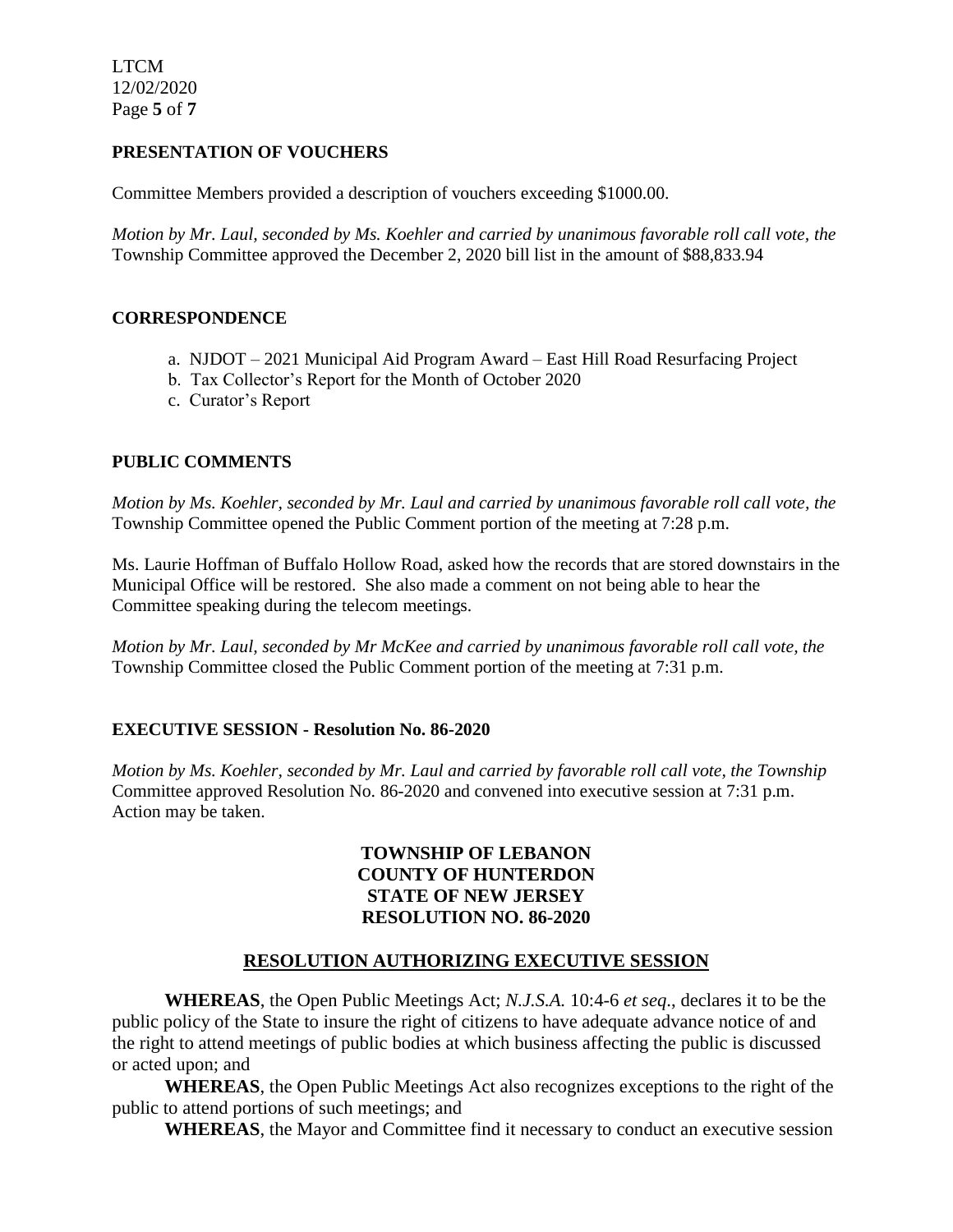LTCM 12/02/2020 Page **6** of **7**

closed to the public as permitted by the *N.J.S.A*. 40:4-12; and

\_\_\_\_\_\_\_\_\_\_\_\_\_\_\_\_\_\_\_\_\_\_\_\_\_\_\_\_\_\_\_\_\_\_\_\_\_\_\_\_\_\_\_\_\_\_\_\_\_\_\_);

**WHEREAS**, the Mayor and Committee will reconvene in public session at the conclusion of the executive session;

**NOW, THEREFORE, BE IT RESOLVED** by the Mayor and Committee of the Township of Lebanon, County of Hunterdon, State of New Jersey that they will conduct an executive session to discuss the following topic(s) as permitted by *N.J.S.A*. 40:4-12:

\_\_\_\_\_\_A matter which Federal Law, State Statute or Rule of Court requires be kept confidential or excluded from discussion in public (Provision relied upon:

\_\_\_\_\_\_A matter where the release of information would impair a right to receive funds from the federal government;

\_\_\_\_\_\_A matter whose disclosure would constitute an unwarranted invasion of individual privacy;

\_\_\_\_\_\_A collective bargaining agreement, or the terms and conditions thereof (Specify contract:  $\longrightarrow$  ;  $\longrightarrow$  ;  $\longrightarrow$  ;  $\longrightarrow$  ;  $\longrightarrow$  ;  $\longrightarrow$  ;  $\longrightarrow$  ;  $\longrightarrow$  ;  $\longrightarrow$  ;  $\longrightarrow$  ;  $\longrightarrow$  ;  $\longrightarrow$  ;  $\longrightarrow$  ;  $\longrightarrow$  ;  $\longrightarrow$  ;  $\longrightarrow$  ;  $\longrightarrow$  ;  $\longrightarrow$  ;  $\longrightarrow$  ;  $\longrightarrow$  ;  $\longrightarrow$  ;  $\longrightarrow$  ;  $\longrightarrow$  ;  $\longrightarrow$  ;  $\longrightarrow$  ;  $\longrightarrow$  ;  $\longrightarrow$  ;  $\longrightarrow$  ;  $\longrightarrow$  ;  $\longrightarrow$  ;  $\longrightarrow$  ;  $\longrightarrow$ 

\_\_\_\_\_ A matter involving the purpose, lease or acquisition of real property with public funds, the setting of bank rates or investment of public funds where it could adversely affect the public interest if discussion of such matters were disclosed;

Tactics and techniques utilized in protecting the safety and property of the public provided that their disclosure could impair such protection;

\_\_\_\_\_\_Investigations of violations or possible violations of the law;

Pending or anticipated litigation or contract negotiation in which the public body is or may become a party; (The general nature of the litigation or contract negotiations is): The public disclosure of such information at this time would have a potentially negative impact on the municipality's position in the litigation or negotiation; therefore this information will be withheld until such time as the matter is concluded or the potential for negative impact no longer exists.)

 Matters falling within the attorney-client privilege, to the extent that confidentiality is required in order for the attorney to exercise his or her ethical duties as a lawyer; (The general nature of the matter is:  $OR$  the public disclosure of such information at this time would have a potentially negative impact on the municipality's position with respect to the matter being discussed; therefore this information will be withheld until such time as the matter is concluded or the potential for negative impact no longer exists.*)*;

 Matters involving the employment, appointment, termination of employment, terms and conditions of employment, evaluation of the performance, promotion or disciplining of any specific prospective or current public officer or employee of the public body, where all individual employees or appointees whose rights could be adversely affected have not requested in writing that the matter(s) be discussed at a public meeting; (The employee(s) and/or general nature of discussion is; whereas the public disclosure of such information at this time would violate the employee(s) privacy rights; therefore this information will be withheld until such time as the matter is concluded or the threat to privacy rights no longer exists.;

Deliberation occurring after a public hearing that may result in the imposition of a specific civil penalty or loss of a license or permit;

**BE IT FURTHER RESOLVED** that the Mayor and Committee hereby declare that their discussion of the subject(s) identified above may be made public at a time when the Township Attorney advises them that the disclosure of the discussion will not detrimentally affect any right, interest or duty of the Township or any other entity with respect to said discussion.